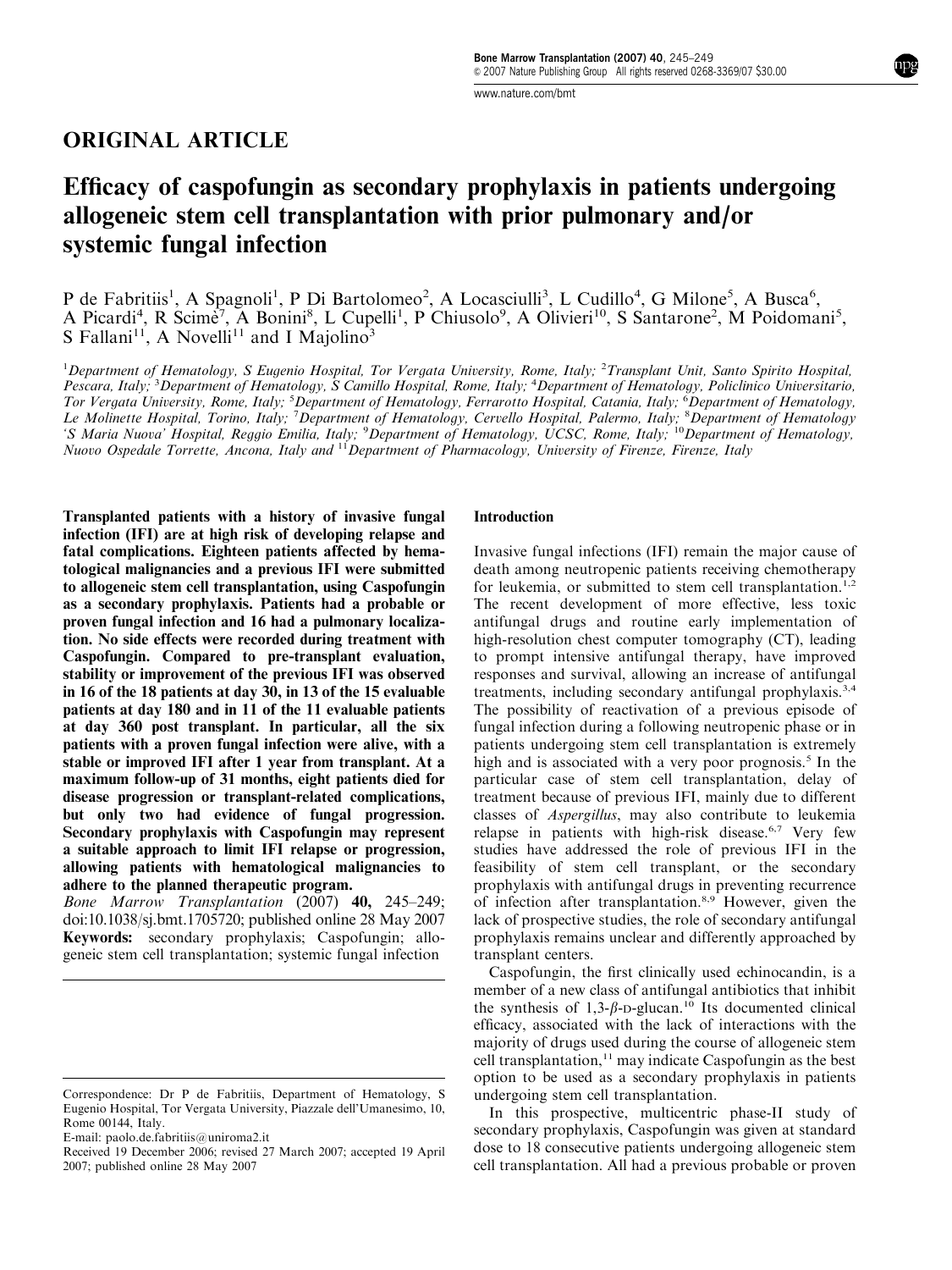$216$ 

fungal infection and were treated and followed with the same clinical protocol.

#### Patients and methods

#### Study population

Between August 2003 and February 2006, 18 patients were submitted to allogeneic stem cell transplantation. Clinical characteristics, including stem cell source and type of transplant are reported in Table 1. Age greater than 18, diagnosis of hematological neoplasia or bone marrow aplasia and stem cell transplant from allogeneic source were the major inclusion criteria. All patients had a prior diagnosis of fungal infection, with residual or absent lesions at lung CT scan or abdominal ultrasound and the absence of clinical signs of fungal infection at the time of enrolment.

Written, informed consent was obtained from all patients.

#### Drug administration

Caspofungin (70 mg) as a loading dose on the first day, followed by 50 mg daily, was given intravenously (i.v.) from the start of the conditioning regimen until a stable engraftment of  $> 1 \times 10^9$ /l neutrophil cells. Oral Itraconazole at 400 mg/day was given after suspension of Caspofungin, as maintenance therapy.

| Table 1 |  | Patient characteristics |
|---------|--|-------------------------|
|---------|--|-------------------------|

| <b>Characteristics</b>                    | No.         |  |
|-------------------------------------------|-------------|--|
| Sex                                       |             |  |
| Male                                      | 10          |  |
| Female                                    | 8           |  |
| Age                                       |             |  |
| Median (range)                            | $40(19-58)$ |  |
| Diagnosis                                 |             |  |
| Acute myelogenous leukemia                | 8           |  |
| Acute lymphoblastic leukemia              | 7           |  |
| Chronic myeloid leukemia                  | 1           |  |
| Myelodysplastic syndrome                  | 1           |  |
| Aplastic anemia                           | 1           |  |
| Type of transplant                        |             |  |
| Related                                   | 13          |  |
| Unrelated                                 | 5           |  |
| Source of stem cells                      |             |  |
| <b>PRSC</b>                               | 10          |  |
| Bone marrow                               | 6           |  |
| Cord blood                                | 1           |  |
| $PBSC + bone$ marrow                      | 1           |  |
| Disease status at transplant              |             |  |
| Complete remission                        | 10          |  |
| Partial responder or progression          | 7           |  |
| Engraftment failure post first transplant | 1           |  |
| Conditioning regimen                      |             |  |
| Standard                                  | 14          |  |
| Reduced intensity                         | 4           |  |

Abbreviation:  $PBSC = peripheral blood stem cell$ .

#### Prior fungal infection definitions and treatment

All patients suffered a previous episode of fungal infection, which was graded as probable or proven, according to laboratory and clinical criteria, as described in standardized guidelines.<sup>12</sup> Briefly, invasive mold infections were considered proven if histopathologic examination or culture of sterile tissue revealed the organism. Invasive mold infections were considered probable in patients who had both clinical criteria and at least one microbiologic criterion, defined as growth of an organism from respiratory secretions (sputum, bronchoalveolar lavage fluid and so on), or two positive galactomannan enzyme immunoassays. Growth of any Candida species from blood culture in patients with signs and symptoms of infection was considered evidence of proven candidemia. A diagnosis of organ involvement required documentation of Candida by both histologic examination and culture of sterile tissue.

Of the 18 patients, a probable and proven fungal infection was diagnosed in 12 and 6 cases, respectively. Distribution of infection site, type of organism and delay between fungal infection and transplant, according to the classification of previous fungal infection, was reported in Table 2. Eleven patients with probable and five with proven infection had a pulmonary localization; of these five, two cases had isolated lung localization, while in the remaining three cases, lung and skin were the infection site in two patients and lung and paranasal sinus in one. Liver, spleen and kidney were the infection sites in the remaining case with proven infection. Aspergillus and Candida were the cause of infection in five and one patient of the proven group, respectively. Treatment of the previous IFI included liposomal amphotericin-B in 66%, Caspofungin in 12%, voriconazole in 16% and any combination of the above drugs in 6% of the treated cases. Median time between fungal infection and stem cell transplant was significantly longer ( $P = 0.02$ ) in the group with proven infection (10.5; range 6.7–21.2), than the group with probable infection (2.7; range 0.6–24.6).

Table 2 Prior fungal infections

|                                              | Probable | Proven         |
|----------------------------------------------|----------|----------------|
| Patients                                     | 12       | 6              |
| Site of infection                            |          |                |
| Lung                                         | 11       | 5              |
| Skin                                         | 0        | $\overline{2}$ |
| Liver                                        |          |                |
| Spleen                                       | 0        |                |
| Kidney                                       | 0        |                |
| Paranasal sinuses                            |          |                |
| Etiology                                     |          |                |
| <i>Aspergillus</i> species                   |          |                |
| Aspergillus flavus                           |          | 3              |
| Aspergillus fumigatus                        |          |                |
| Aspergillus versicolor                       |          | 1              |
| Candida species                              |          |                |
| Candida tropicalis                           |          | 1              |
| Time between fungal infection and transplant |          |                |
| $<6$ months                                  | 9        | 0              |
| $6-12$ months                                | 1        | 3              |
| $>12$ months                                 | 2        | 3              |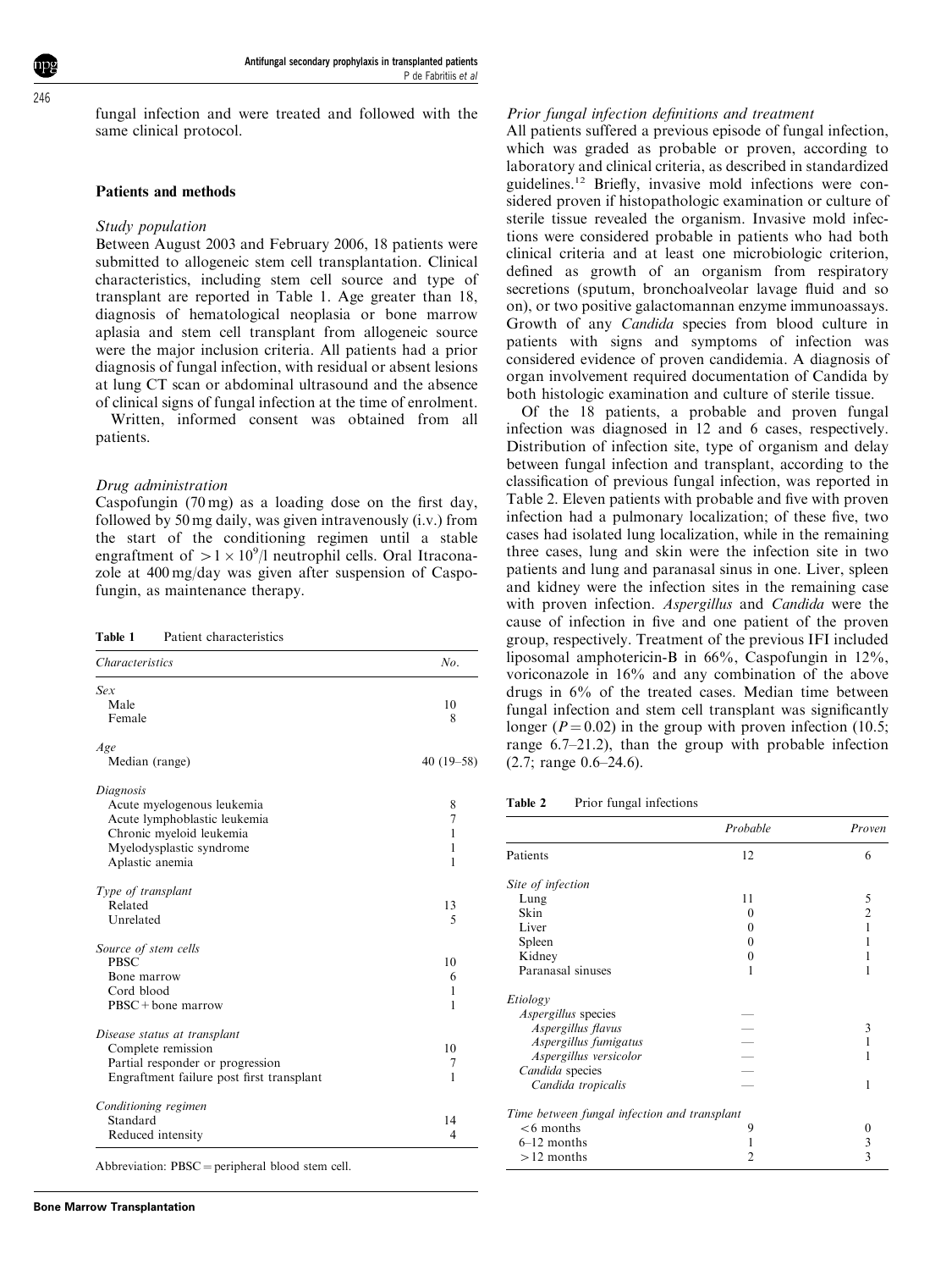# Transplantation protocols and evaluation criteria

Patients undergoing allogeneic stem cell transplantation were conditioned according to their underlying disease and treated according to the policy of each Center participating in the study, including graft-versus-host disease (GVHD) prophylaxis and the choice of antibiotic therapy. Antimicrobial prophylaxis consisted of Acyclovir, Ciprofloxacin or Levofloxacin at standard dose; if febrile neutropenia developed, prophylaxis was discontinued and replaced with broad-spectrum i.v. antibiotics. All patients underwent daily clinical examination for the recurrence of fungal infection and all were prospectively monitored for galactomannan blood antigenemia (Platelia Aspergillus, Biorad) two times a week during the neutropenic phase and once a week thereafter. CT scan or ultrasound were performed according to clinical indications, or at each follow-up indicated in the study. Clinical follow-up was conducted until the end of the study, or until death.

The success of secondary prophylaxis was defined as the absence of documented relapse of the fungal infection and the absence of new proven, probable or possible IFI. Previous IFI were considered stable if no detectable modification of fungal lesions by CT scan or ultrasound together with the absence of clinical signs of infection was observed, compared to pre-transplant evaluation. Lesions were considered improved if the absence of any clinical sign of infection was accompanied by a reduction of the size of previous IFI, while they were considered progressed if an increase of the previous lesion was demonstrated, regardless of the presence of clinical evidence of fungal infection.

Caspofungin side effects were monitored by daily clinical examination and biological tests including blood count, biochemistry and liver function at least three times a week during hospitalization and then once a week during the rest of follow-up. In the case of a serious adverse event, Caspofungin was stopped and replaced by a different i.v. antifungal drug. Data analysis was carried out at day  $+30$ from stem cell reinfusion and at 6 and 12 months of follow-up.

#### Statistical analysis

Continuous variables are expressed as median and range and categorical variables as absolute values. Median time between fungal infection and stem cell transplant, as well as Caspofungin administration between probable and proven groups was compared by Mann–Whitney test. Overall survival was estimated by the Kaplan–Meier product-limit method. Transplant-related mortality (TRM) was defined as death due to causes unrelated to the underlying disease and calculated using cumulative incidence estimates.<sup>13</sup> Significance was defined at the  $P < 0.05$  level. The statistical analyses were performed using SAS software version 8 (SAS Institute Inc., Cary, NC, USA).

## Results

# Safety of Caspofungin treatment

The 18 patients received Caspofungin for a median of 28 days (range 14–45). No differences in treatment duration were observed among the probable and proven groups. One patient discontinued prophylaxis because of severe venoocclusive disease. No side effects were observed during Caspofungin administration.

Hematological reconstitution and transplant complications Three patients died before neutrophil reconstitution. Median time of neutrophil above  $0.5 \times 10^9$ /l and platelets above  $50 \times 10^9$ /l was 18 (range 11–27) and 16 (range 11–22) days, respectively. Grade I/II acute GVHD (aGVHD) was diagnosed in four (22%) patients. At the time of the last follow-up, four patients were receiving treatment for moderate chronic GVHD. Five patients had one or more episodes of cytomegalovirus infection detected by antigenemia or PCR and received treatment with either Gancyclovir or Foscavir.

#### Infectious episodes during transplant

Of the 18 patients, 15developed a first fever episode during neutropenic phase, classified as 'unknown origin' (FUO) in 10, 'clinically documented' in 2 (lung and soft tissues) and 'microbiologically proven' in 3: blood (Escherichia coli) in 2; blood/urine (Staphylococcus Epidermidis and Pseudomonas Aeruginosa) in 1. A second fever episode developed in six patients, classified as FUO in two, clinically documented in two patients (colecistis and lung) and microbiologically proven in two patients: blood (S. epidermidis and Enterococcus faecalis) in one patient and blood/lung (Klebsiella and S. aureous) in one. No other antifungal agents than Caspofungin was utilized after transplantation and during follow-up, until patients were in the protocol.

#### Response of previous fungal infection

The effect of transplant procedure on previous fungal infection was evaluated at days 30, 180 and 360 from stem cell reinfusion, comparing to the pre-transplant status (Table 3). Of the 18 patients evaluable at day 30, 4 were considered stable, 12 improved and 2 progressed. In particular, of the six patients with proven fungal infection, five were considered improved and one with a stable IFI. Fifteen patients were evaluable at day 180 because three deaths occurred before day 30. Two patients were considered stable and 11 still improved at day 180, while 2 patients had their previous IFI progressed. Eleven patients were evaluable at 1 year of follow-up, because of three additional deaths observed within 180 days and one patient with a follow-up ahead of time. No patient showed signs of previous IFI progression; in particular, two patients were stable and nine improved. Of the six evaluable patients with proven IFI, one was stable and five improved at day 180, while two were stable and four improved at day 360.

## Efficacy of the transplant procedure and cause of deaths

At 31 months of follow-up, the probability of survival of the 18 patients submitted to allogeneic SCT with a previous IFI is 45%. Three patients died due to leukemia relapse or progression; five patients died due to transplant-related complications with evidence of fungal infection in two

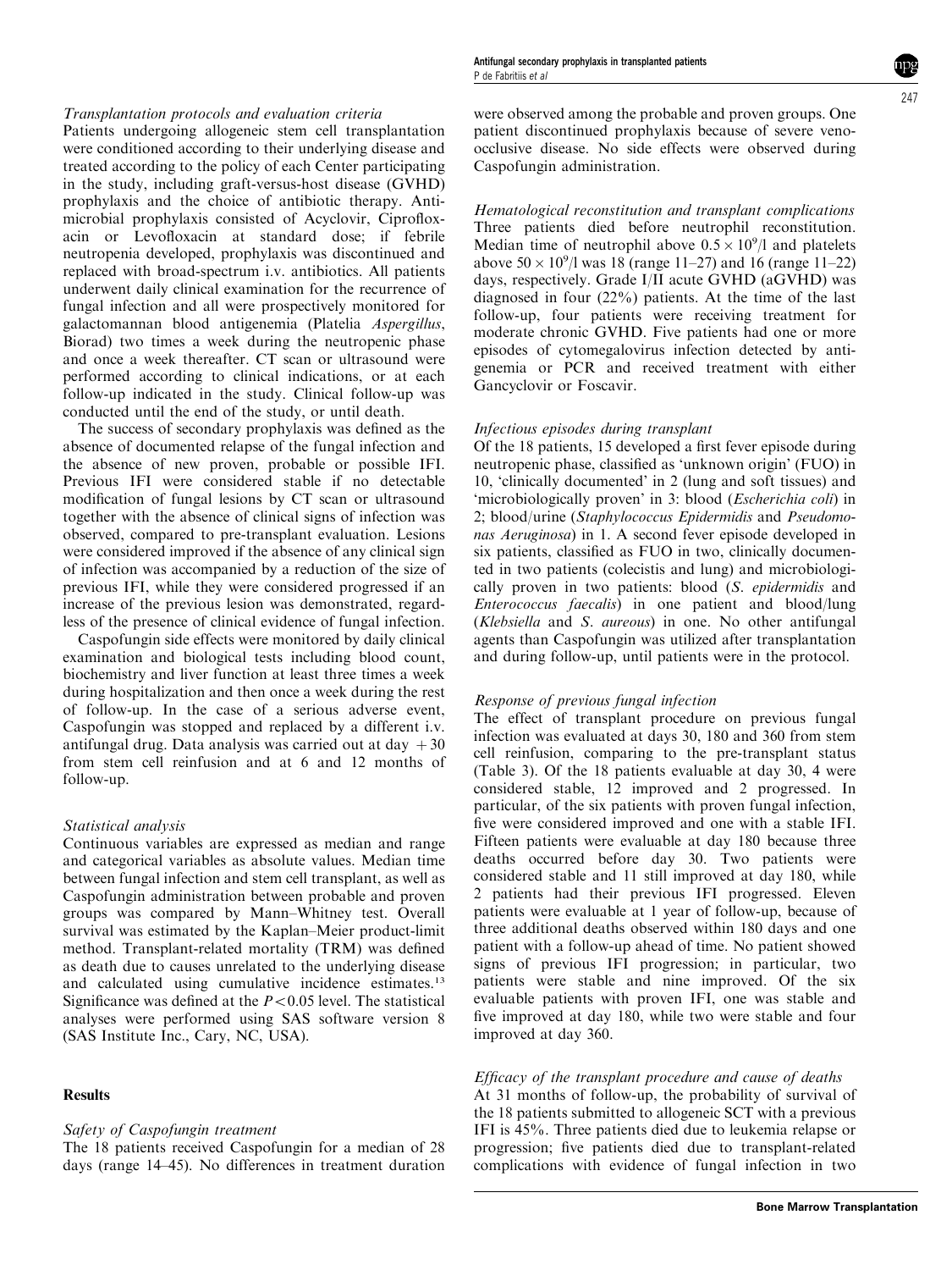Table 3 Evaluation of previous fungal infection during follow-up

| Probable             |   | Proven |
|----------------------|---|--------|
| $Day + 30$ (n = 18)  |   |        |
| Stable               | 3 |        |
| Improved             |   |        |
| Progressed           | 2 |        |
| $Day + 180$ (n = 15) |   |        |
| Stable               |   |        |
| Improved             | 6 |        |
| Progressed           | 2 |        |
| $Day + 365$ (n = 12) |   |        |
| Stable               | 0 |        |
| Improved             | 5 |        |
| Progressed           |   |        |
| Not reached          |   |        |



Figure 1 Cumulative incidence of TRM in the 18 patients submitted to allogeneic stem cell transplantation.

Table 4 Deaths

| Causes                 | No. of patients | Time of death<br>(day after transplant) |
|------------------------|-----------------|-----------------------------------------|
| Cerebral hemorrhage    |                 | 25                                      |
| Relapse or progression | 3               | 24-184-419                              |
| Multiple organ failure |                 | $61 - 141 - 166$                        |
| Veno-occlusive disease |                 | 26                                      |

patients. TRM of the 18 patients was 28.6% (Figure 1). The cause and the time of death for each of the eight patients are indicated in Table 4.

#### **Discussion**

Although IFI remain one of the major causes of death or chemotherapy discontinuation in patients with leukemia or lymphoma, this study demonstrates the feasibility and efficacy of Caspofungin as a secondary prophylaxis in patients undergoing stem cell transplantation at high risk of fungal relapse. Caspofungin represents the first drug from

the novel echinocandin class to be introduced into clinical practice and, based on the available studies published, it is generally very well tolerated, including in long treatments of *Aspergillus* infections.<sup>14</sup> Safety and efficacy were recently assessed on a large randomized multicenter trial, showing that Caspofungin was as efficacious and better tolerated than liposomal amphotericin B for empirical antifungal therapy in patients with persistent fever and neutropenia.<sup>15</sup> All but one of our patients surviving to day 30 adhered to the planned protocol or transplant schedule; there were no major side effects and, as already reported, no difficulties in managing cyclosporin levels during GVHD prophylaxis and treatment.<sup>11</sup>

Of the 18, 15and 11 patients evaluable for previous IFI response on days 30, 180 and 360, respectively, a total of 16, 13 and 11 patients had the previous fungal infection stable or improved, allowing TRM rate to be not different from that reported in other studies, including patients who lack previous IFI.<sup>16,17</sup> Of the eight patients who died in our series, two had evidence of fungal infection; however, since autopsy was performed in a minority of cases, we cannot exclude the presence of fungal infection at the time of death in the remaining patients, although in all of them, signs of infection by clinical and radiological parameters were not present.

All studies assessing the value of secondary prophylaxis during transplant or intensive chemotherapy were limited by small, heterogeneous patient populations and by uncontrolled, retrospective designs.<sup>4</sup> However, there is a general consensus for giving antifungals to patients undergoing a new neutropenic phase or a transplant, supported by better prognosis in patients who have received any secondary prophylaxis, than in patients who have not.<sup>5</sup> The successful use of Caspofungin given to prevent relapse of fungal infection in transplanted patients was reported in 26 patients with a history of probable or proven infection, although in 15% treatment had to be changed to voriconazole, amphotericin B or Ambisome because of clinically manifest fungal infection under Caspofungin prophylaxis.<sup>9</sup> These results were similar to ours and confirm that 85–90% of patients at high risk of developing IFI relapse can be safely submitted to allogeneic stem cell transplantation. The evaluation of secondary prophylaxis in patients with previous history of IFI is a common problem among patients submitted to a stem cell transplant procedure. For the majority of high-risk patients with leukemia, or those with leukemia or other hematological diseases enrolled in clinical trials, stem cell transplant may still represent the only type of treatment, which can guarantee a substantial proportion of cure. Different therapeutic approaches have been proposed to minimize the risk of previous fungal infections: if the lesion is unique and easily accessible, surgery may be effective; however, the risk of surgery, the delay of transplant with the consequent risk of disease progression and the often multiple sites of lung lesions contraindicate the surgical approach.<sup>18,19</sup> The use of reduced-intensity conditioning (RIC) regimens has been shown to reduce short-term TRM and in a recent retrospective study with a relatively large number of patients, RIC showed a reduced risk of invasive Aspergillosis progression after transplant;<sup>20</sup> however,